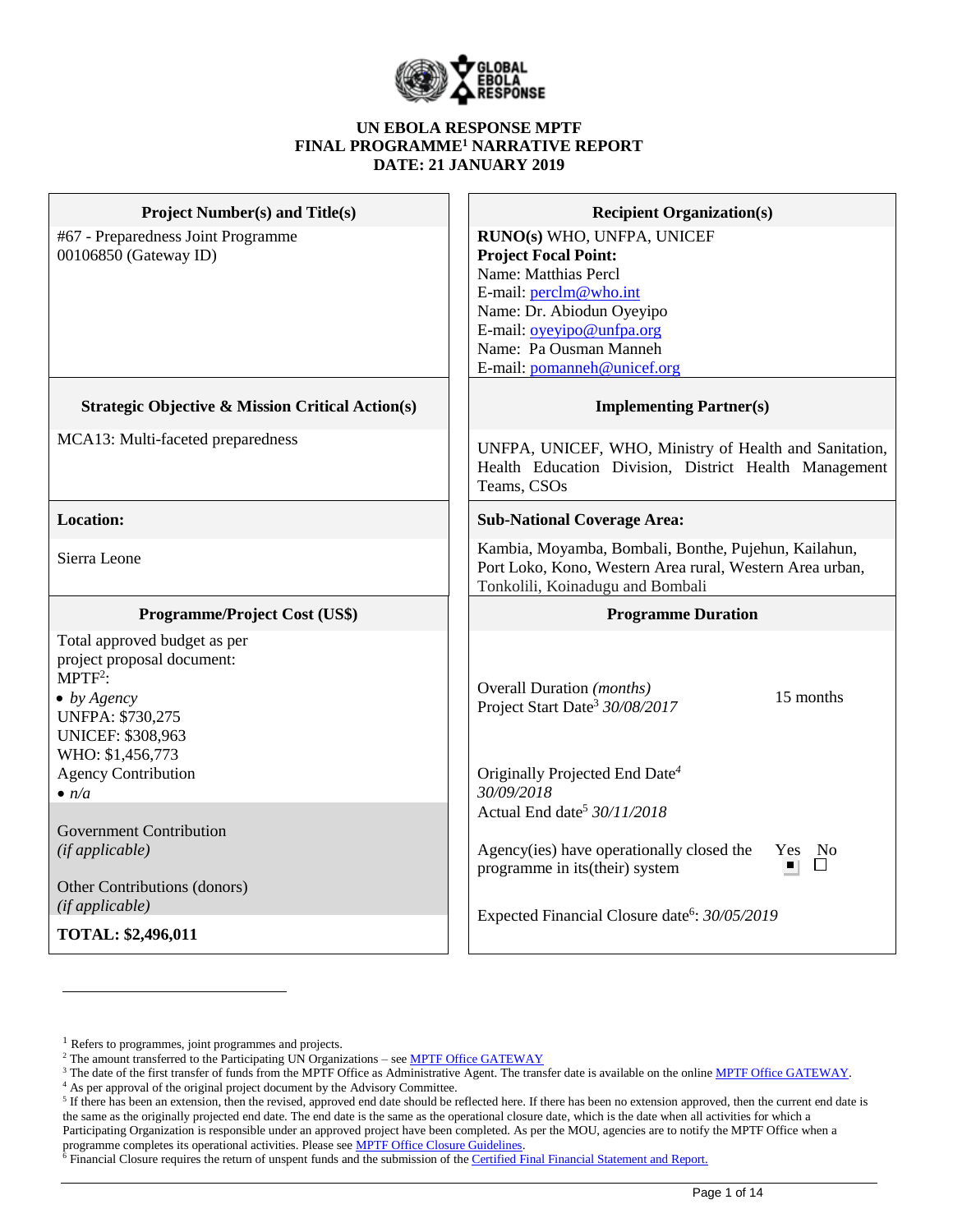| Programme Assessment/Review/Mid-Term Eval. | <b>Report Submitted By</b>                        |
|--------------------------------------------|---------------------------------------------------|
| <b>Evaluation Completed</b>                | Name: Matthias Percl<br>$\circ$                   |
| $\Box$ Yes $\Box$ No Date: dd.mm.yyyy      | Title: Management Officer<br>O                    |
|                                            | Date of Submission: 29 January 2019<br>$\circ$    |
| <b>Evaluation Report - Attached</b>        | Participating Organization (Lead): WHO<br>$\circ$ |
| $\Box$ Yes $\Box$ No Date: dd.mm.yyyy      | Email address: perclm@who.int<br>O                |
|                                            | Signature:                                        |
|                                            |                                                   |
|                                            | <b>Report Cleared By</b>                          |
|                                            | Name: Alexander Chimbaru<br>$\Omega$              |
|                                            | Date of Submission: 29 January 2019<br>$\circ$    |
|                                            | Participating Organization (Lead): WHO<br>$\circ$ |
|                                            |                                                   |
|                                            | Email address: chimbarua@who.int<br>O             |
|                                            | Signature:                                        |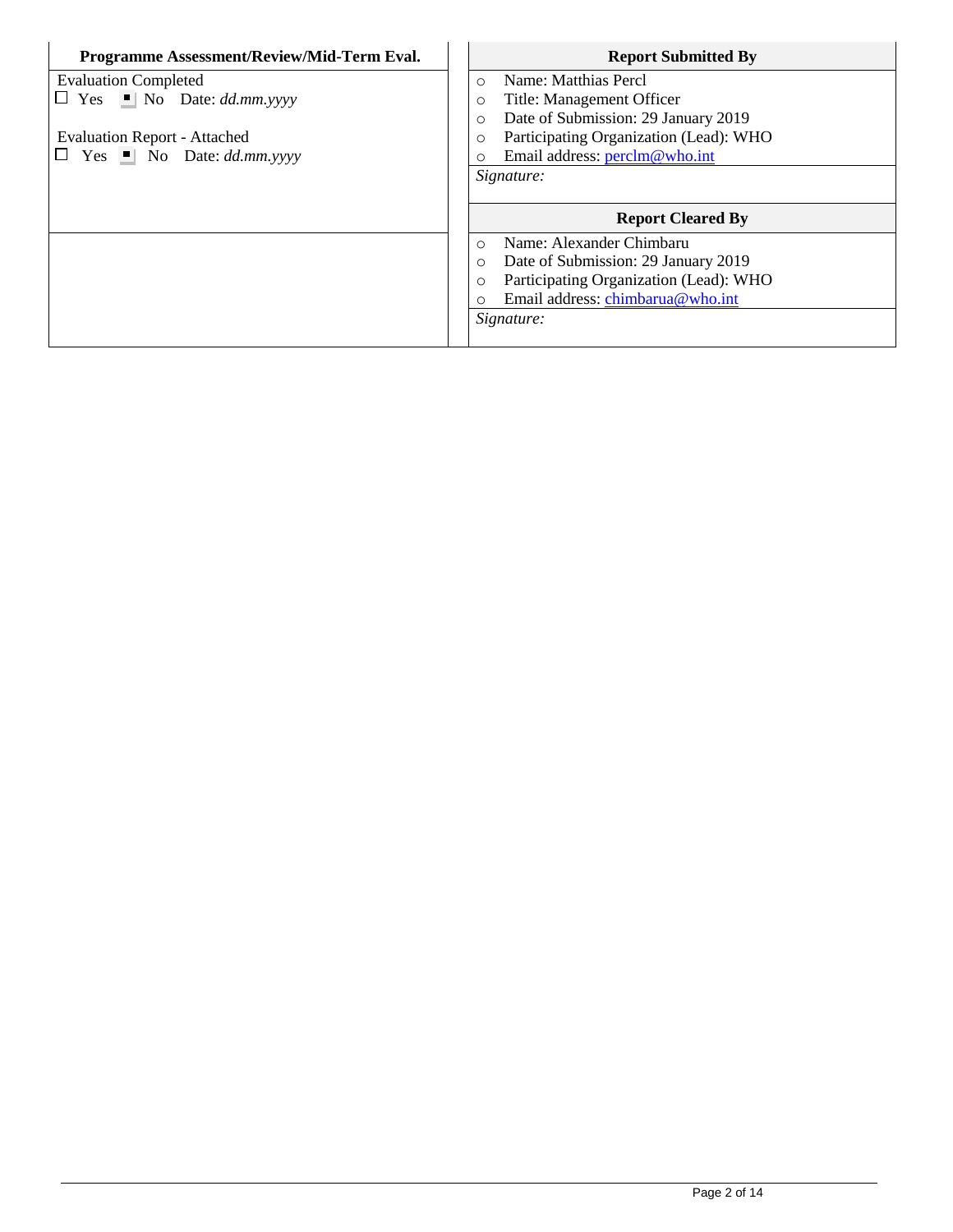### **PROJECT/PROPOSAL RESULT MATRIX**

#### **Project Proposal Title: Preparedness Joint Programme**

### **Strategic Objective to which the project contributed:** SO5 Prevent Outbreaks

| MCA [13] <sup>7</sup> Multi-faceted preparedness                           |                             |                     |               |                           |                                                    |                                        |
|----------------------------------------------------------------------------|-----------------------------|---------------------|---------------|---------------------------|----------------------------------------------------|----------------------------------------|
| <b>Output Indicators</b>                                                   | <b>Geographical</b><br>Area | Target <sup>8</sup> | <b>Budget</b> | <b>Final Achievements</b> | <b>Means of verification</b>                       | <b>Responsable</b><br>Organization(s). |
| Number of IHR quarterly coordination<br>meetings held                      | <b>National</b>             | $\overline{4}$      |               | $\overline{2}$            | <b>IHR</b> coordination<br>Reports                 | <b>WHO</b>                             |
| Number of meetings held to evaluate<br>progress of implementation of NAPHS | <b>National</b>             |                     |               |                           | JEE scorecard of 2018                              | <b>WHO</b>                             |
| Number of technical people trained in IHR                                  | <b>National</b>             | 120                 |               | 132                       | <b>Training Reports</b>                            | <b>WHO</b>                             |
| Number of PoEs assessed for implementation<br>of IHR                       | National                    | 9                   |               | 9                         | <b>Assessment Reports</b>                          | <b>WHO</b>                             |
| Number of PoEs supervised                                                  | <b>National</b>             | 18                  |               | $\Omega$                  | <b>Supervision Reports</b>                         | <b>WHO</b>                             |
| Number of quarterly cross-border<br>coordination meetings held             | National                    | 24                  |               | 24                        | Minutes and quarterly<br>reports                   | <b>WHO</b>                             |
| <b>Revised IDSR strategy</b>                                               | <b>National</b>             |                     |               |                           | Revised strategy                                   | <b>WHO</b>                             |
| Number (copies) of printed IDSR/IHR<br>material                            | <b>National</b>             | 5000                |               | 6000                      | Invoice of printed<br>documents Monthly<br>Reports | <b>WHO</b>                             |
| Number of HWs trained in IDSR                                              | <b>National</b>             | 455                 |               | 530                       | Training reports,                                  | <b>WHO</b>                             |

 $7$  Project can choose to contribute to all MCA or only the one relevant to its purpose.

<sup>8</sup> Assuming a ZERO Baseline

 $\overline{a}$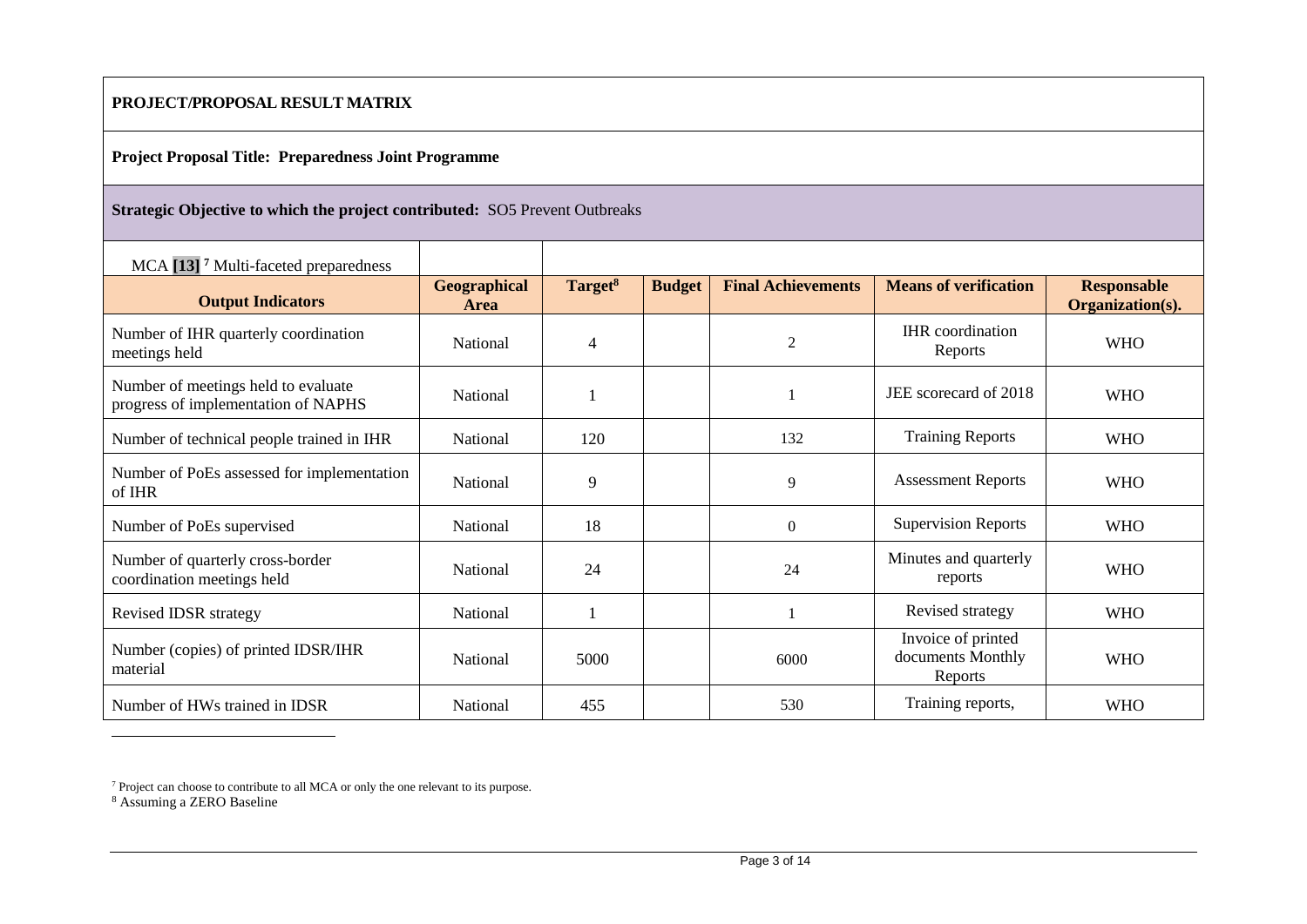| Number of clinicians trained in clinicians<br>role in IDSR                       | National  | 100            | 282                                    | Training reports                                          | <b>WHO</b>   |
|----------------------------------------------------------------------------------|-----------|----------------|----------------------------------------|-----------------------------------------------------------|--------------|
| Number of quarterly surveillance review<br>meetings held at national level       | National  | $\overline{4}$ | $\overline{4}$                         | <b>Minutes and Reports</b><br>from the review<br>meetings | <b>WHO</b>   |
| Number of health facilities with IDSR data<br>quality assessed by national level | National  | 200            | 269                                    | Assessment report,                                        | <b>WHO</b>   |
| Proportion of CBS reports verified                                               | National  | 80%            | 63%                                    | MoHS database of<br>surveillance data                     | <b>WHO</b>   |
| Number of health facilities supervised by<br>national level in a year            | National  | 400            | 456                                    | Quarterly supervision<br>Reports                          | <b>WHO</b>   |
| Number of health facility focal persons<br>trained in IDSR                       | National  | 1300           | 580                                    | Training reports,                                         | <b>WHO</b>   |
| Number of local leaders sensitized                                               | National  | 1750           | 2247                                   | Sensitization report,                                     | <b>WHO</b>   |
| Proportion of alerts responded to                                                | National  | 90%            | 82%                                    | MoHS Database on<br>suspected outbreaks                   | <b>WHO</b>   |
| Adapted EBS guidelines                                                           | National  | $\mathbf{1}$   | $\boldsymbol{0}$                       | N/a                                                       | <b>WHO</b>   |
| EBS training package developed                                                   | National  | -1             | $\boldsymbol{0}$                       | N/a                                                       | <b>WHO</b>   |
| Number of EBS material printed                                                   | National  | 1500           | 1500                                   | Weekly & Case based<br>summary reporting<br>tools         | <b>WHO</b>   |
| Number of health workers trained in EBS                                          | National  | 1400           | 1524                                   | <b>Training Reports</b>                                   | <b>WHO</b>   |
| Number of MW Investigators trained                                               | District  | 14             | 53 midwives trained<br>in 14 districts | <b>Training Reports</b>                                   | <b>UNFPA</b> |
| Number of CHWs trained                                                           | Community | 100            | 200                                    | <b>Training Reports</b>                                   | <b>UNFPA</b> |
| Number of M & E Officers trained                                                 | District  | 28             | 28                                     | <b>Training Reports</b>                                   | <b>UNFPA</b> |
| Number of EmONC Facilities benefiting<br>from mentorship programme'              | District  | <b>120 CHW</b> | 120                                    | <b>Status Report</b>                                      | <b>UNFPA</b> |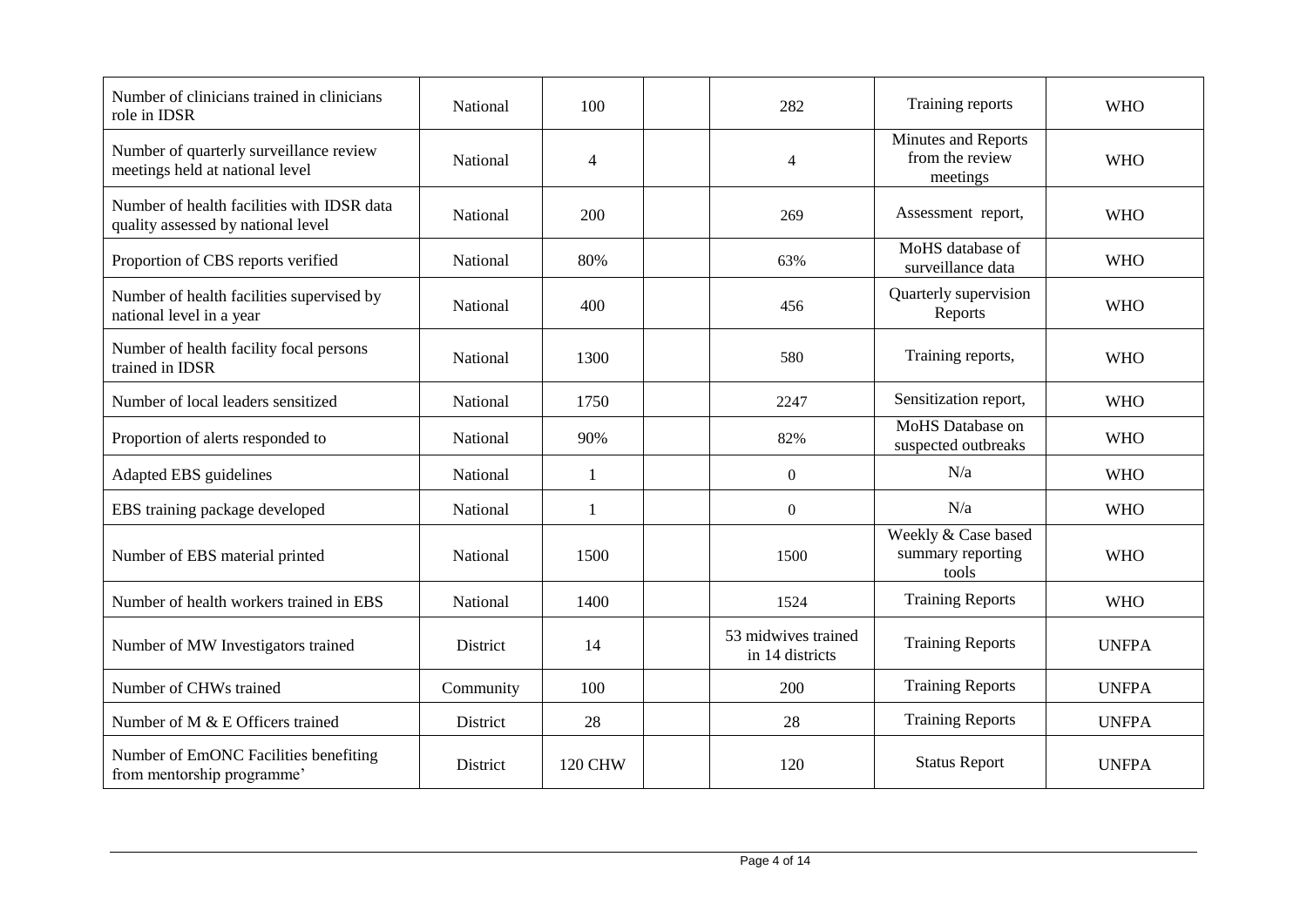| Number of facilities monitored                                                | <b>District</b> | 14       | 36 facilities<br>monitored in 14<br>districts   | <b>Program Reports</b>                 | <b>UNFPA</b>  |
|-------------------------------------------------------------------------------|-----------------|----------|-------------------------------------------------|----------------------------------------|---------------|
| Number of district level MDSR supportive<br>supervision visits conducted      | <b>District</b> | 14       | 14                                              | <b>Supervision Reports</b>             | <b>UNFPA</b>  |
| Number of communities with enhanced<br>maternal deaths notification           | Community       | 70       | 70                                              | <b>Program Reports</b>                 | <b>UNFPA</b>  |
| IEC materials developed                                                       | National        | 1        |                                                 | <b>Program Reports</b>                 | <b>UNFPA</b>  |
| Number of IEC materials printed and<br>disseminated                           | District        | 5,000    | 5,000                                           | <b>Program Reports</b>                 | <b>UNFPA</b>  |
| Number of EmONC OJT training for HCWs                                         | <b>District</b> | 30       | 40                                              | <b>Training Reports</b>                | <b>UNFPA</b>  |
| Number of Communities that benefited from<br>PMTCT and HIV services           | Community       | 30       | 30                                              | PMTC and HIV<br><b>Service Reports</b> | <b>UNFPA</b>  |
| Strategic Objective to which the project contributed: SO4: Preserve Stability |                 |          |                                                 |                                        |               |
| MCA <a>[11]</a> Social Mobilization and<br>community engagement               |                 |          |                                                 |                                        |               |
| National and district preparedness plans<br>reviewed and updated              | <b>National</b> | 15 plans | 15                                              | District preparedness<br>plans         | <b>UNICEF</b> |
| Number of PCs and WCs oriented on<br>preparedness plans                       | National        | 218      | 224                                             | Quarterly reports from<br>partners     | <b>UNICEF</b> |
| Updated message guide for specific outbreak                                   | <b>National</b> |          | 1 (10,000 copies<br>printed and<br>distributed) | Message guide                          | <b>UNICEF</b> |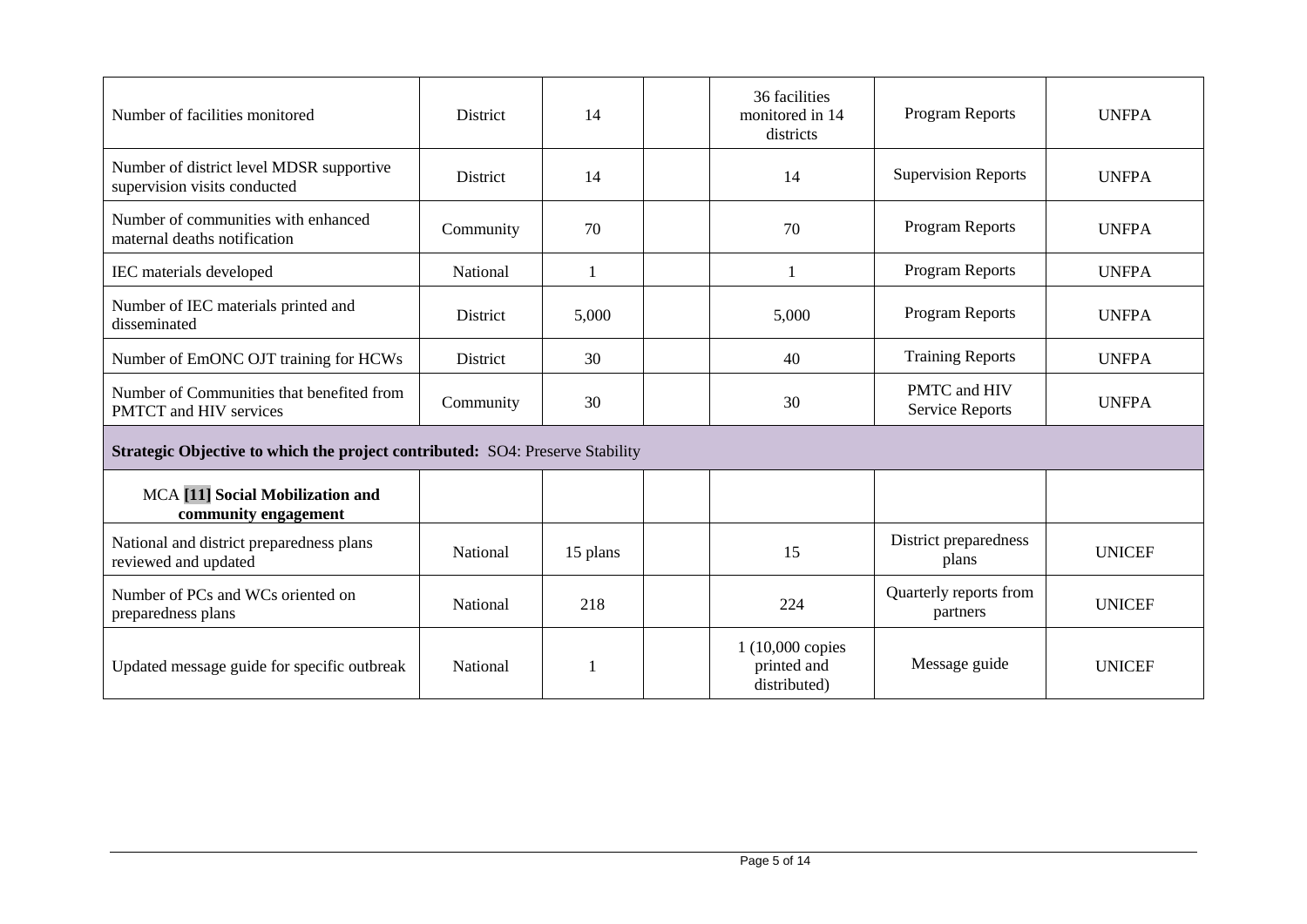| Number of outbreaks supported as per IARR<br><b>SOP</b>                                                                 | District        | At least 2           | 0 <sup>9</sup> | N/A                                                          | <b>UNICEF</b> |
|-------------------------------------------------------------------------------------------------------------------------|-----------------|----------------------|----------------|--------------------------------------------------------------|---------------|
| Number of community radio networks<br>integrating positive behaviours in existing<br>health and education radio dramas. | National        | 46 radio<br>channels | 59             | Quarterly report from<br><b>Health Education</b><br>Division | <b>UNICEF</b> |
| Number of IEC materials available                                                                                       | <b>National</b> | 50,000 units         | 52,700         | <b>IEC</b> materials                                         | <b>UNICEF</b> |
| Number of affected communities with<br>intensified social mobilization                                                  | Sub-district    | 10<br>Chiefdoms      | 4 wards $10$   |                                                              | <b>UNICEF</b> |

 $\overline{a}$ 

<sup>&</sup>lt;sup>9</sup> See 'Delays and Deviation' below.

<sup>&</sup>lt;sup>10</sup> See 'Delays and Deviations' below.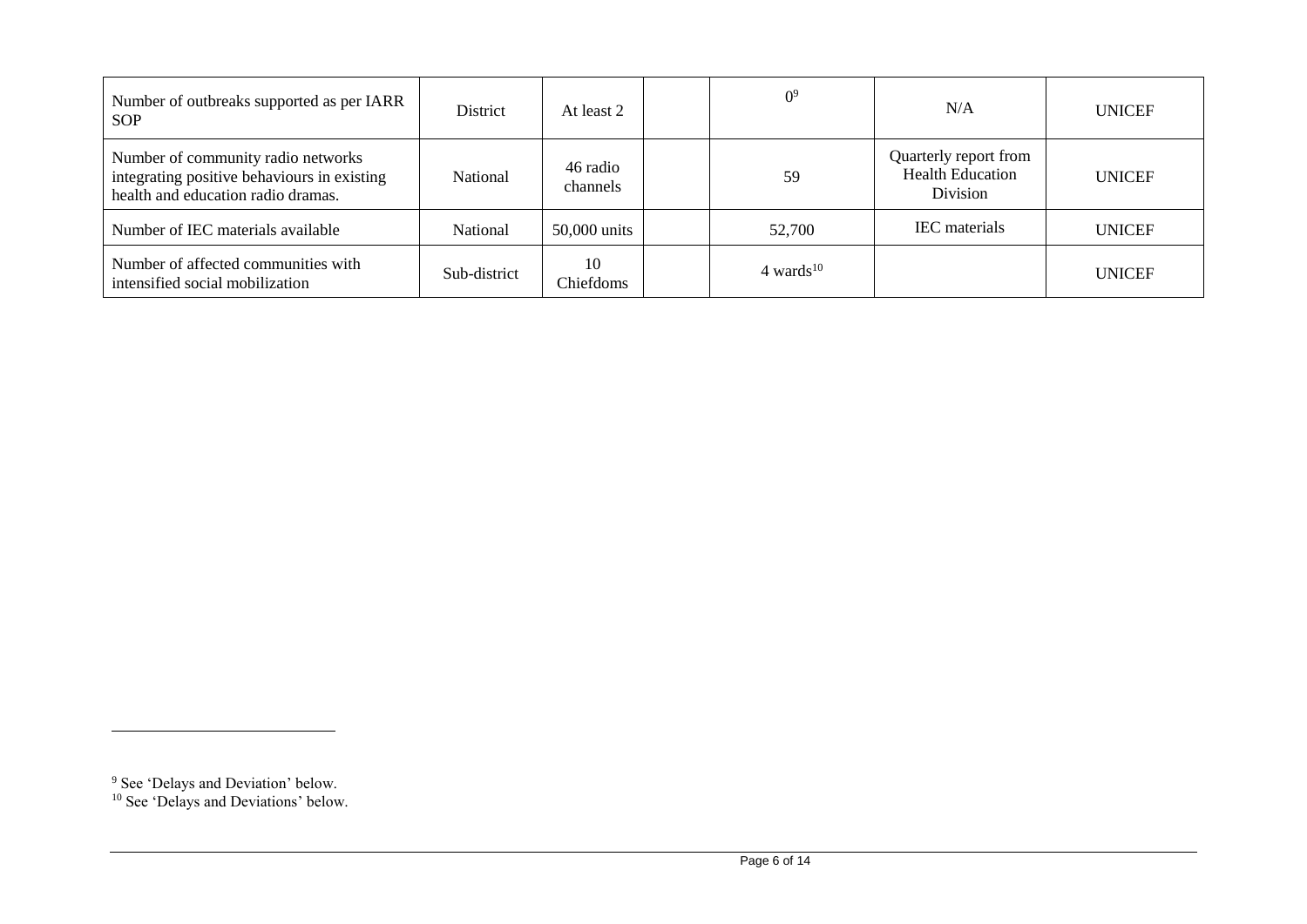#### **EXECUTIVE SUMMARY**

The MPTF-supported project "Preparedness Joint Programme" was a joint initiative by UNFPA, UNICEF and WHO to consolidate the capacity gains achieved during the recovery period after the West African Ebola outbreak in 2014-15 and to address remaining national capacity gaps, particularly within the Ministry of Health and Sanitation. The main areas of support were strengthening national International Health Regulations (IHR) capacities, strengthening the indicator-based surveillance system (IDSR), improving maternal death surveillance and response (MDSR), strengthening community ownership and action for preparedness, and maintaining safe motherhood. The programme complemented other ongoing initiatives that were supported by development partners in Sierra Leone. WHO acted as the lead agency of the joint programme.

The project has achieved significant milestones. Remarkable progress was made against the majority of targets that UNFPA, UNICEF and WHO set out to achieve. A major achievement was the finalization of the National Action Plan for Health Security (NAPHS) and the first ever resource mapping globally against such a plan. The success was due to intensive stakeholder engagement and strong technical leadership by WHO. In the area of strengthening disease surveillance, innovative approaches such as rolling out electronic surveillance have helped to increase the sensitivity and timeliness of the surveillance system. The MPTF project contributed greatly to strengthening the capacity for preparedness, surveillance and response to public health emergencies at points of entry (PoE), such as airport, sea-port and border crossings. Through this project, capacity was built at PoE as Sierra Leone strives to align and comply with the requirements desired by the International Health Regulations (2005).

UNFPA provided extensive capacity building support to various levels of the health system in the area of maternal and newborn health with a focus on strengthening capacities for emergency obstetric care and maternal death surveillance. Importantly, midwives in all districts are now able to conduct maternal death investigations as an important step towards improving the quality of maternal health care. Additionally, social autopsy was piloted in selected communities thereby enhancing the prospects of more complete accountability for maternal deaths. Community Health Workers (CHWs) from districts were trained to promote family planning/contraceptive use for the provision of non-prescriptive contraceptives such as condoms and refill of oral contraceptive pills for continuing clients as well as make referrals for new clients and or dissatisfied clients. This support enabled vulnerable women/ girls who were furthest behind and most at risk with quality RH-FP services.

UNICEF focused exclusively on Strategic Objective 4 - 'Preserve Stability', Mission Critical Action 11 - 'Social Mobilization and Community Engagement'. The primary objective was to promote community ownership and participation in preparedness and response to outbreaks and other public health events. To achieve this, UNICEF worked in close collaboration with the Health Education Division of the Ministry of Health and Sanitation, Civil Society Organizations (CSO) and media at the central and district levels. This resulted in all 14 districts developing district communication and social mobilization preparedness plans; and inclusion of a communication and social mobilisation component in the national response plan for EVD. All 149 paramount chiefs and 75 newly elected ward councilors in Western Area Urban and Rural of Freetown were oriented on preparedness planning. Information, Education and Communication (IEC) materials were developed and prepositioned across the country to enhance interpersonal communication efforts in the advent of disease outbreaks. The emergency messaging guide for emergency hazards of Sierra Leone was updated and validated to ensure that critical messages are readily available for roll out in the advent of any of the identified hazards.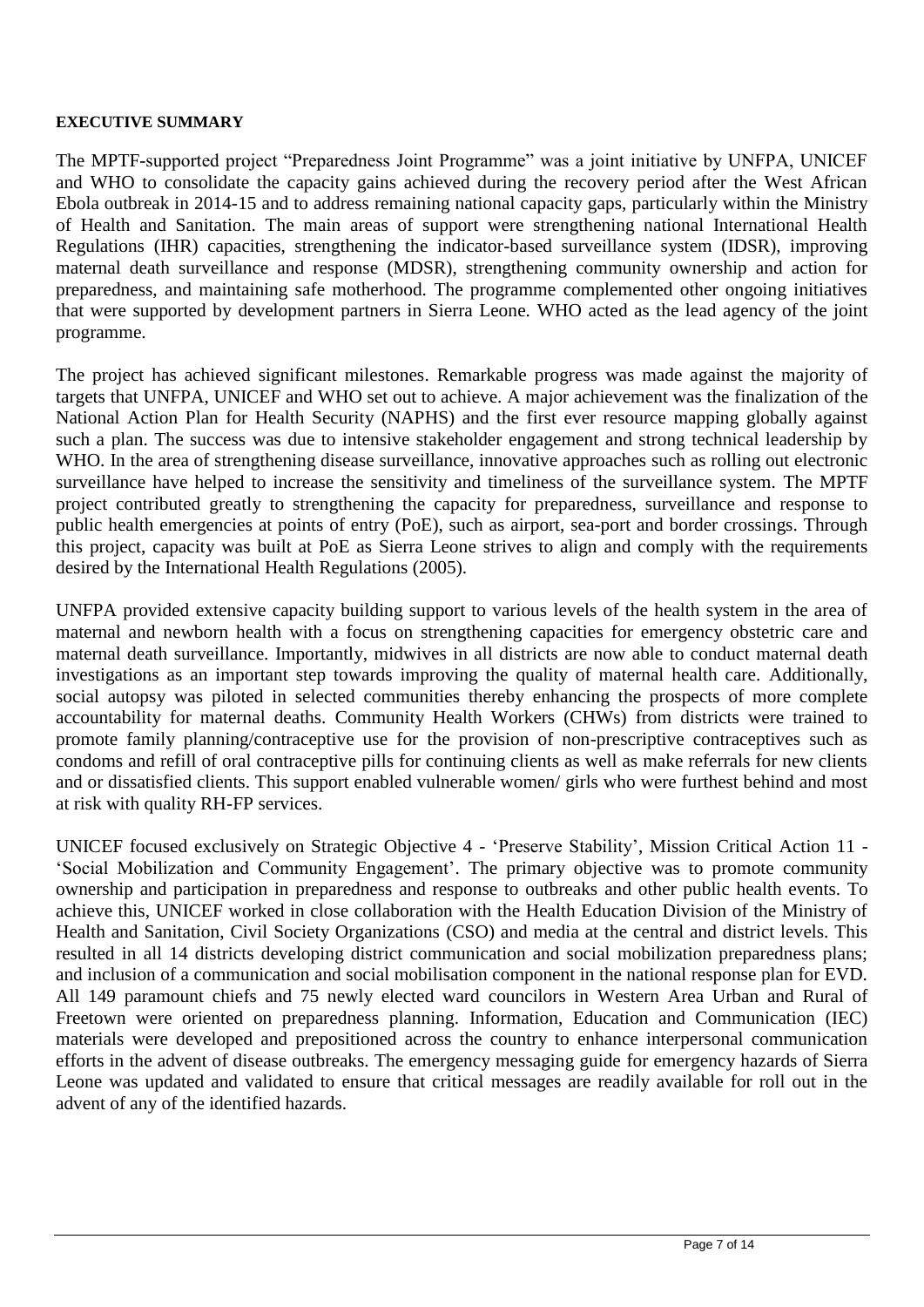#### **Background and Situational Evolution**

The MPTF-supported project "Preparedness Joint Programme" was a joint initiative by UNFPA, UNICEF and WHO to consolidate the capacity gains achieved during the recovery period after the West African Ebola outbreak in 2014-15 and to address remaining national capacity gaps, particularly within the Ministry of Health and Sanitation. The main areas of support were strengthening national International Health Regulations (IHR) capacities, strengthening the indicator-based surveillance system (IDSR), improving maternal death surveillance and response, strengthening community ownership and action for preparedness, and maintaining safe motherhood. The programme complemented other ongoing initiatives that were supported by development partners in Sierra Leone. WHO acted as the lead agency of the joint programme.

#### **Narrative section:**

- **Key Achievements:**
	- Please describe the achievements as they relate to the effect indicators.
	- Please describe the achievements as they relate to the output indicators

## **WHO:**

### Promoting the implementation of IHR (2005):

With support from the WHO Regional Office for Africa (AFRO), the country conducted the prioritization of the National Action Plan for Health Security (NAPHS) 2018-2022 and resource mapping through a global health security stakeholder engagement process. The purpose of this exercise was to identify critical activities to be implemented in the short and mid-term period, to map available resources and to identify gaps in the implementation of the 5-year NAPHS. The action plan is now ready and will be launched once an appropriate date has been set by the government. In 2018, WHO led stakeholders in supporting the MoHS to prepare the annual IHR report and conduct a self-assessment (internal selfassessment on country's capacity to manage large scale health emergencies) for which a scorecard was prepared. Two IHR quarterly coordination meetings were held, instead of four. The protracted general elections and the restructuring that followed at the MoHS caused delays in implementation of activities.

#### Minimizing the risk of cross border spread of diseases:

WHO provided technical support in strengthening the capacity for preparedness, surveillance and response to public health emergencies at points of entry (PoE) such as airport, sea-port and border crossings. Assessment was done in ground crossing, airport and seaport to determine the operational capacity for surveillance and response. As part of recommendations from the assessment, capacity was built at PoE in compliance with the requirements desired by the international health regulations (2005). A total of 132 staff stationed at various PoE were trained on IHR and port health. The training improved the effectiveness of PoE activities to reduce the risk of cross border spread of diseases. WHO also provided technical support in the development of frameworks and standard operating procedures (SOPs) for PoEs in the country which include Lungi international airport, Queen Elizabeth Quay seaport and the seven districts that share land border with Guinea and Liberia. Once finalized, printed and disseminated, the PoEs framework and SOPs will enable cross-border personnel to carry out their duty in compliance with IHR (2005) requirements.

WHO in collaboration with CDC, IOM and West Africa Health Organization (WAHO), provided technical support in a regional cross-border coordination meeting to strengthen surveillance, joint planning and information sharing between the four Mano River Union (MRU) countries namely Sierra Leone, Guinea, Liberia and Cote d'Ivoire. The meeting brought together national experts in charge of disease surveillance, IHR (2005) and emergency response coordination in the four MRU countries, to explore ways for better collaboration and coordination so as to strengthen cross border surveillance in the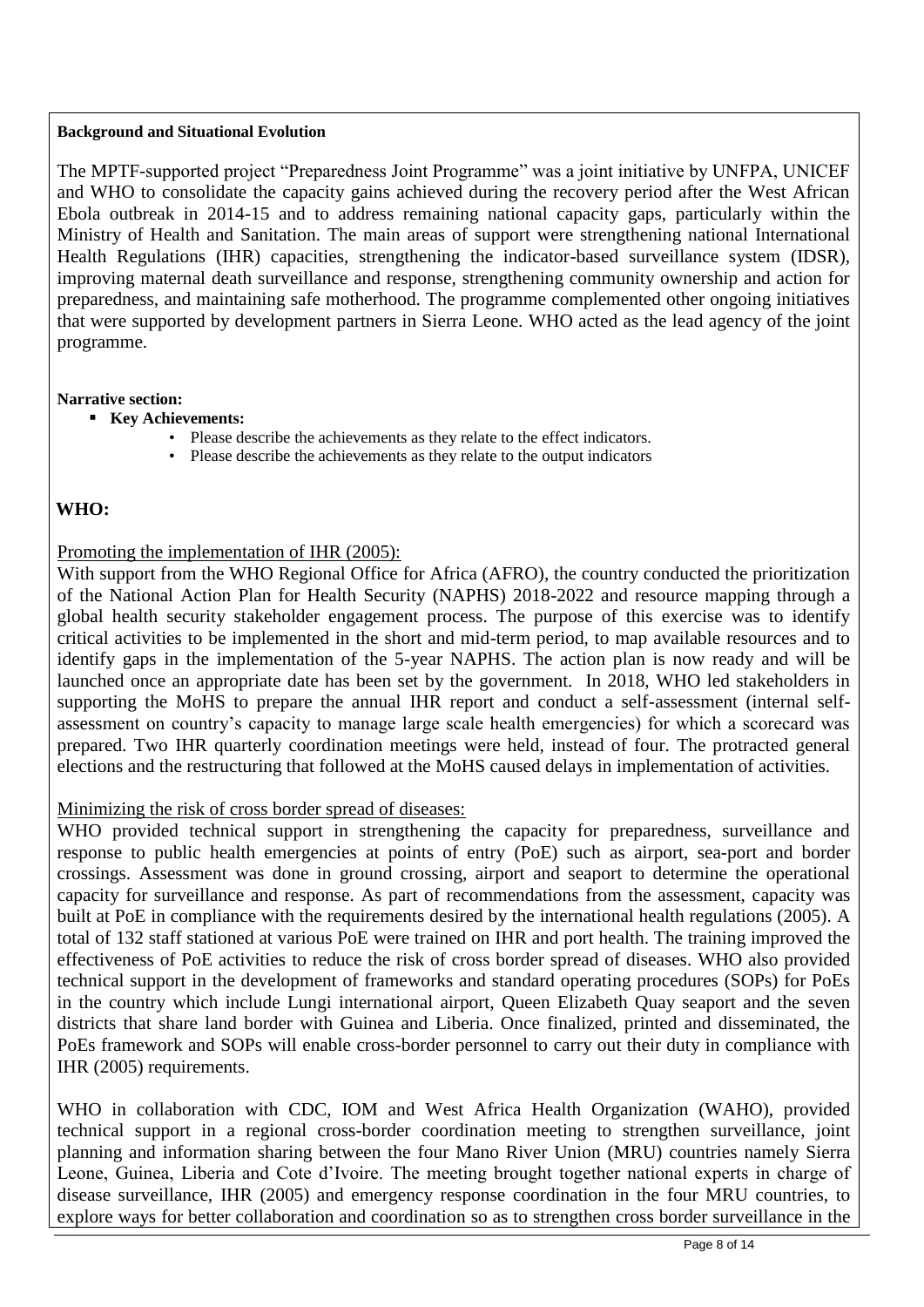region. Quarterly cross coordination meetings were done with counterpart from Guinea and Liberia to enhance information sharing and joint collaboration in points of entry.

# Strengthening real-time surveillance for priority public health diseases, conditions and events:

WHO provided technical and financial support to the MOHS to conduct Integrated Disease Surveillance supportive supervision visits in all 14 districts of the country. During each round of supervision, an average of 130 health facilities were randomly selected. The main purpose was to assess the progress of IDSR implementation at district and health facility levels, identify gaps and challenges and render support to the health facility staff through on the Job training. The findings of the supervision were always shared with MOHS and partners for corrective measures to be taken were necessary. Quarterly review meetings were also held to monitor performance of the surveillance system.

## Introduction of electronic system of reporting surveillance data:

WHO led in the collaboration of partners to introduce an electronic system of reporting surveillance data. The system enables health facilities to convey the weekly surveillance data from a hand-held gadget to the central database of the Ministry of Health. Ten of the 14 districts have health facilities that are now submitting IDSR report to the next level using the electronic platform. The use of electronic reporting (eIDSR) brings significant benefits to the IDSR system, most importantly the ease of operability of the surveillance system. E-IDSR has transformed the surveillance system from a labour intensive undertaking to an efficient system with improving data quality, while sustaining the high rates of completeness and timeliness of reporting. The improved surveillance system enables early detection of and timely response to disease outbreaks and other public health emergencies should they occur.

# **UNFPA:**

Strengthen and maintain Family Planning (FP) services at community level:

Generally, the contraceptive prevalence is low in the country therefore the project aimed to reach vulnerable women/ girls and reaching the farthest first. With funds from the Ebola response multi-partner trust fund the District Health Management Teams of Kailahun and Koinadugu Districts were engaged to increase contraceptive coverage in communities of both districts through Community Health Workers (CHWs). In Q2, 200 CHWs (100 from each district were trained to promote Family planning/ contraceptive use, provide condoms and refill of oral contraceptive pills for continuing clients as well as make referrals for new clients and or dissatisfied clients. Also, data collection tools were designed and 400 booklets (200 per district) of two types of tools were printed; 200copies of the booklet for Oral Contraceptive Pills uptake and 200 of that for referrals. Each CHW was provided with pack to enhance their work at community level and non-cash motivational pack. This activity also had supportive supervision was key activity to strengthening service delivery. The CHWs continued to provide FP services during the reporting period using the skills acquired in the training.

# EmONC Training:

40 Service Providers were trained on EmONC competency-based training in Port Loko and Kailahun Districts, 20 Participants per District. The training was from the 25 to the 30 of June in Port Loko and the Kailahun training started on the 2 and finished on the 7 July.

# PMTCT Training:

75 Service Providers were trained on the revised ANC package in three Regions – Northern, Southern and Eastern Regions. Bombali training was from the 18 to 25 June with 5 Participants each from Port Loko, Koinadugu, Tonkolili, Kailahun and Makeni Districts. The Bo training was from the 25 to the 27 of June with 10 Participants from Bo and 5 each from Moyamba, Bonthe and Pujehun Districts. The Kenema training was from June 28 to 30 with 5 Participant from Kailahun and 10 Participants each from Kono and Kenema. In this reporting period, the trained service providers have continued to support PMTCT activities in health facilities.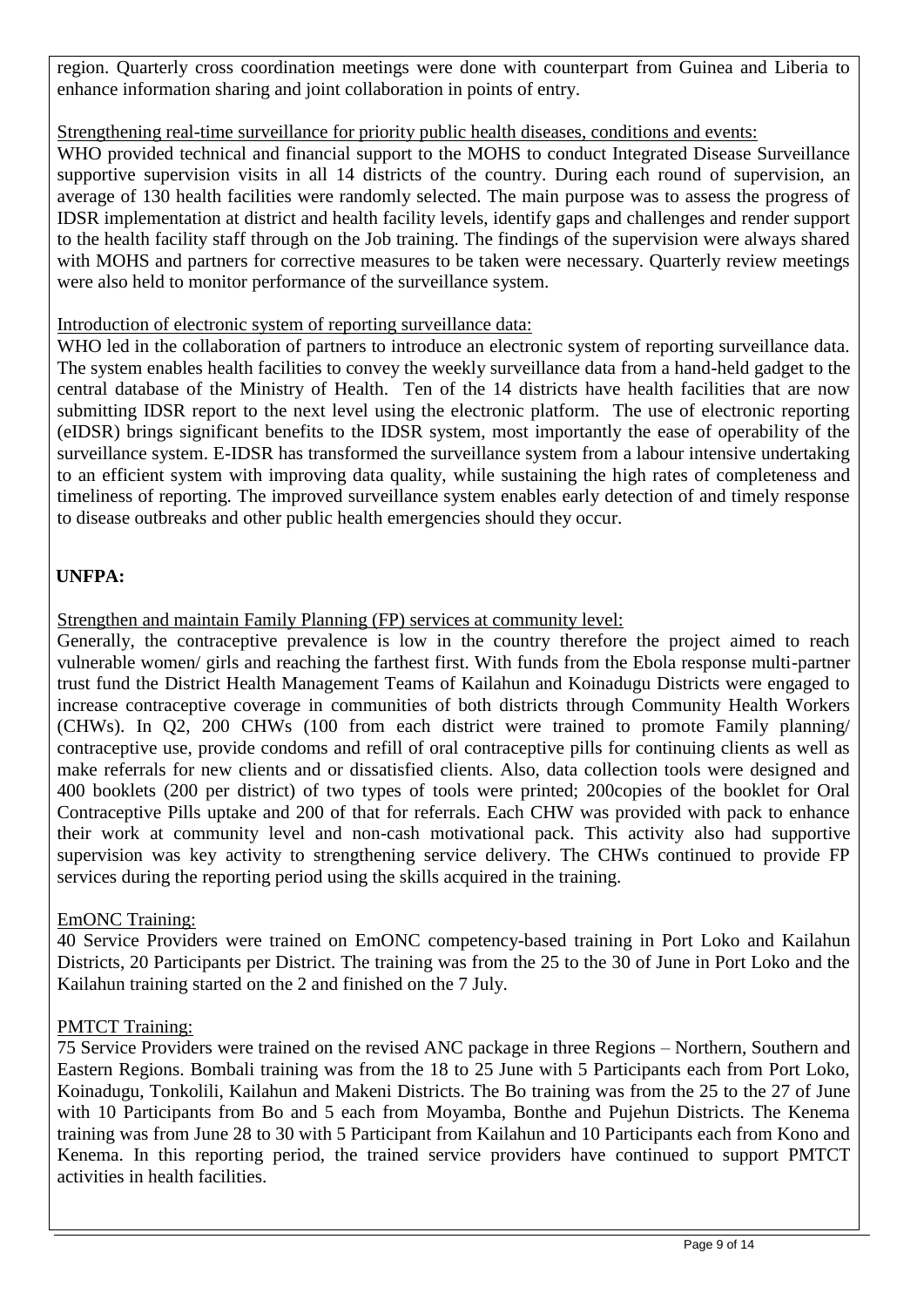### MW Investigator Training:

To improve the quality of maternal death reviews and response nationally, a total of 53 midwives investigators were trained from all the previously existing 14 districts. This consisted of 51 females and 2 males. These midwives are now supporting the maternal death investigation and their enhanced capacity is leading to improvements in the quality of maternal death investigations conducted.

#### M&E Training:

A total of 56 participants which included 28 M&E officers and 28 CRVS officers (45 males and 11 females) where training on the MDSR data collection tool. The training involved didactic and practical sessions on the tools to ensure a thorough understanding by the participants. The training has enhanced the quality and completeness of MDSR data collected from the districts.

### CHW Training:

A total of 200 Community Health Workers were trained on basic maternal, newborn health. The training which was conducted in all 14 districts included sessions on pregnancy danger signs, reporting of maternal deaths, exclusive breastfeeding and the essence of delivering in Health Care Facilities.

#### Status of EmOC monitoring visit by RHFP:

Monitoring visits on EmONC were done to 36 facilities in 6 districts. The district visited included: -Koinadugu, Bombali, Port Loko, Kono, Kailahun and Kenema. The visits enabled the determination of EmONC functionality in the assessed facilities using an assessment tool. Gaps identified during the visits in terms of missing signal functions were communicated to the respective authorities. The opportunity was also utilized to provide technical support as required to the districts and facilities visited on EmONC.

#### Piloting Social Autopsy:

As part of strengthen MDSR, TOT done in June on social autopsy and cascade training was done in 14 communities from 2 districts. The two benefitting districts are Moyamba and Kailahun. This training has enabled the commencement of social autopsy in the 14 benefiting communities thereby enhancing the prospects of more complete accountability for maternal deaths. The community social autopsy sessions were used to get community stakeholders to participate and give their contribution towards the improvement of maternal health. The participants discussed about the maternal deaths that occurred so that the preventable deaths are not allowed to occur again. Suggestions and action points were shared at the end of each session.

#### Strengthening MDSR:

With support from UNFPA, MoHS continued to conduct various activities under MDSR program such as notification of maternal deaths, conduction of maternal death investigation or verbal autopsy by midwife investigators and organize district and hospital MDSR committee meetings during the period under review with the aim of strengthening MDSR process. Specifically, the objective of the investigations was to provide confidential participatory approach in investigating maternal deaths and instituting prompt response actions aimed at improving the quality of maternal health care and also advise both the PHUs staff and communities level for further action.

The Supportive Supervision was conducted in 24 health facilities in 4 districts (Pujehun, Kailahun, Kono and Koinadugu district) to ensure that the objectives of the maternal deaths reviews were being met. Observations were made on the data collection and immediate actions were addressed. Onsite coaching was done on how to complete the forms.

## ANC Adaptation / Training update:

40 service providers (all female; 20 from each district) were trained in Bo and Port Loko respectively using the newly adapted ANC guideline on the provision of quality ANC care.

Support a mentoring system from C-EmONC to B-EmONC and lower facilities: Using the Final guideline and tools for EmONC mentorship program, 40 service providers (all females)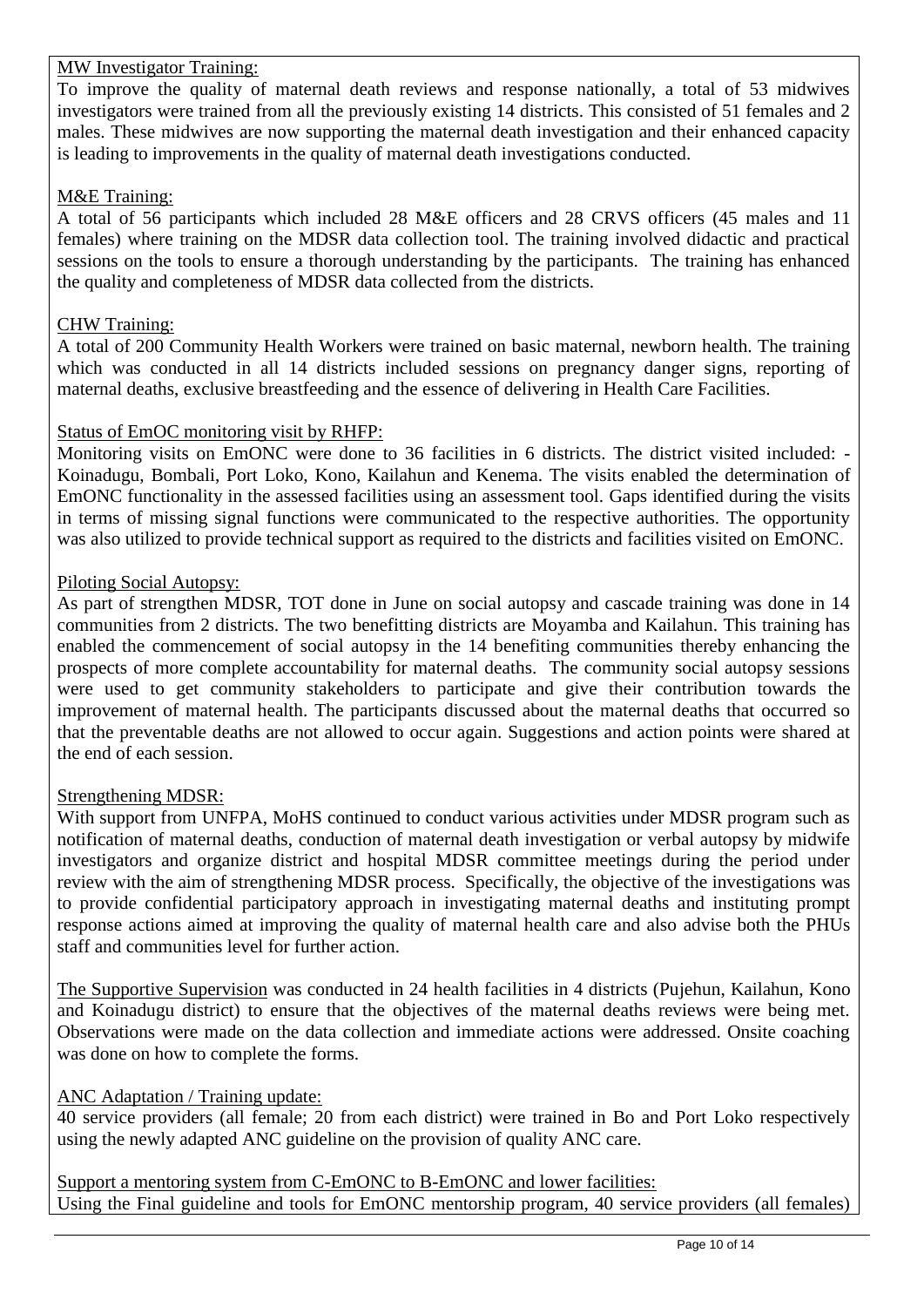were trained to provide competency based EmoNC services in Port Loko and Kailahun. The overall training for each district lasted six days. During the first five days the mentees were introduced to the new Emonc Protocols and Guidelines through an open discussion in the morning, followed by the revision of the patients charts to apply the new protocol approach. The mentees later presented the protocols to their colleagues and to the maternity staff followed by the clinical skills practice with anatomic models (Manual Vacuum Aspiration [MVA], Balloon Tamponade, Neonatal Resuscitation, Vaginal Examination, Partograph, Vacuum Assisted Delivery and Drugs Dilution). The last day was dedicated to the evaluation of the participants (post-test, clinical skills and partograph). In this phase one or two specialized doctors from CUAMM were working together with one experienced Midwife the District. The MOHS staff took part of the training and also to supervise the activity, in order to have a harmonized training at Country level.

# IEC Materials:

200 EmOC booklet and 260 EmOC protocol printed, 200 EmoNC participant manual and 50 EmONC Facilitator guides were printed and distributed.

## **UNICEF:**

Update National and District Community engagement and social mobilization preparedness plans In collaboration with the Health Education Division of the Ministry of Health and Sanitation (MoHS), Office of National Security (ONS) Sierra Leone Red Cross Society, 14 district preparedness plans for community engagement and social mobilization were developed. The opportunity was maximized to ensure that district social mobilization and communication structures are revitalized. Following the breakdown of the EVD transmission, this district level coordination bodies for community engagement became dormant. The national EVD response plan, which includes a social mobilization component, was also reviewed, and a total of 149 chiefdom communication and social mobilization plans were developed. The development of the chiefdom plans ensured that community members are identified from each chiefdom to coordinate and implement emergency related communication and social mobilization interventions in the advent of emergencies. The process provided the opportunity for chiefdom and community participants to become fully aware of the possible emergency hazards specific to their chiefdoms.

Engagement of Paramount Chiefs and Ward Councilors (WA) for Chiefdom / Ward preparedness plans

In close collaboration with the Health Education Division of the MoHS at the central and district levels, as well as CSO partners, 48 personnel from all 14 districts underwent a one-day orientation for microlevel communication and social mobilization planning for emergencies. As part of developing the chiefdom level social mobilization plans for the 190 chiefdoms, these personnel engaged all the 149 paramount chiefs or their representatives. This enabled these highly influential community leaders to deepen their understanding of the emergency hazards in their chiefdoms. It also ensured that 15 community members from the Village Development Committees (VDC) which exist in the chiefdoms are identified as members of chiefdom level communication and social mobilization committees. This was expected to improve the coordination of community engagement interventions in the advent of emergencies. Similar efforts were undertaken for Western Area Urban and Rural in greater Freetown. All 75 newly elected councilors following the general elections in April 2018, were oriented on emergency preparedness. This facilitated their involvement in the development of ward communication plans for emergencies, as well as identifying ward level focal points who can quickly be mobilized to support community engagement efforts in an outbreak.

Rapid behavioural assessments and anthropological studies in case of an outbreak

No rapid behavioural assessment was conducted. However, a key indicator for this activity was updating the emergency message guide. Twenty-five technical personnel from UNICEF, MoHS, Sierra Leone Red Cross, Save the Children, WHO, OXFAM and others supported the validation of the emergency messaging guide through a one-day validation meeting conducted at the UNICEF conference hall. The guide provides readily available messages and preventive behaviours for epidemics, environmental and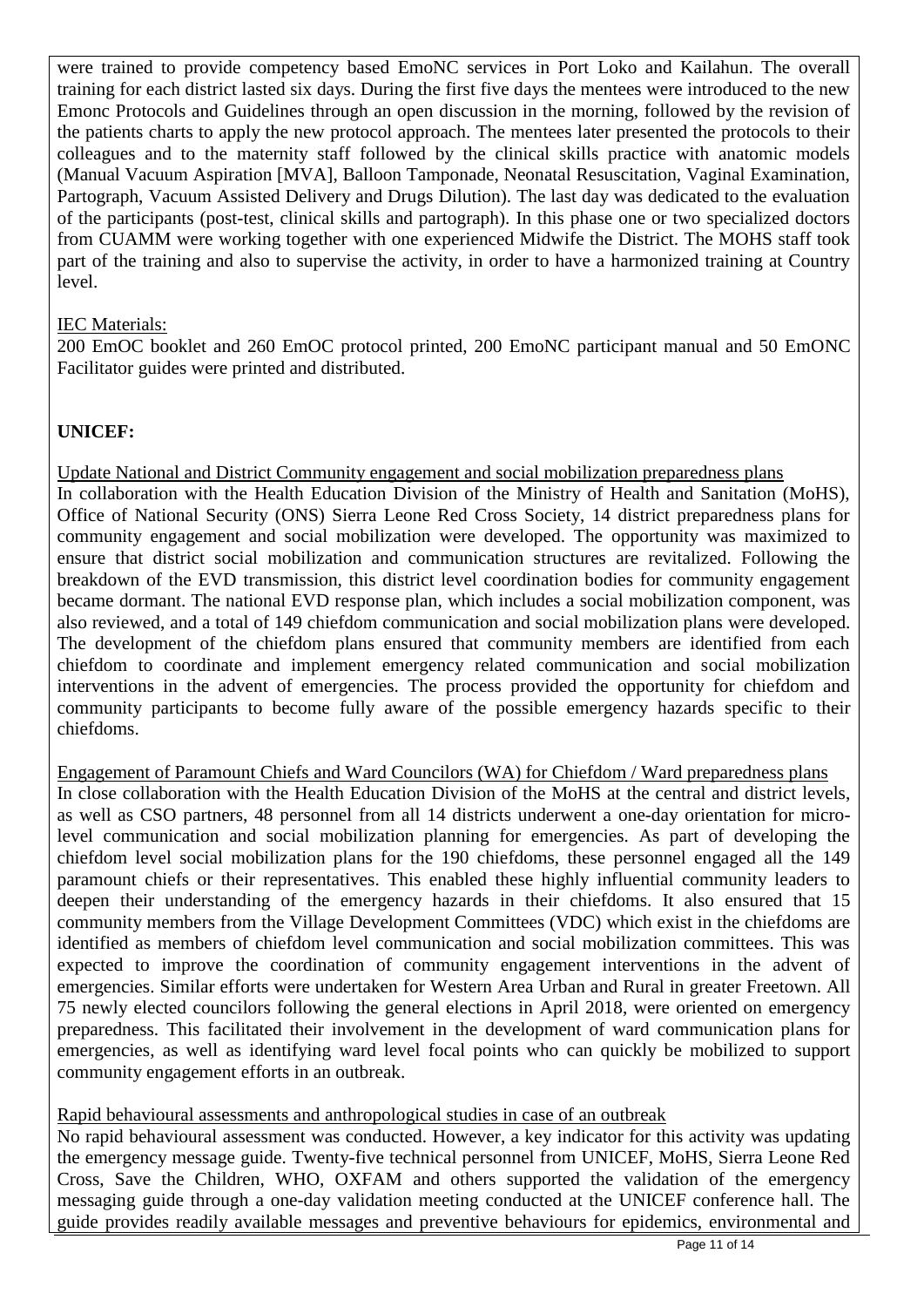social threats facing Sierra Leone. These include floods, cholera, EVD, measles, yellow fever, polio, lassa fever, monkey pox, meningitis, fire accidents and social unrest. A total of 10,000 copies of the emergency message booklet were printed and pre-positioned in all the districts. The booklets became extremely helpful following the 2017 floods, as well as in supporting the sporadic outbreaks of measles in Koinadugu and lassa fever in the eastern districts of Kenema and Kailahun.

## Preposition IEC materials on key behaviours

Materials for EVD were prepositioned across in Makeni for the Northern Districts and Kenema for the South and Eastern districts. As part of the 2017 flood response, 2,000 laminated awareness cards and 300 flex banners for the prevention of cholera were printed and distributed. The materials enhanced interpersonal communication interventions, as well as served as cues to action during the mudslide/flood response. In addition, 40,000 IEC materials for meningitis, lassa fever, measles and cholera were developed, printed and strategically distributed and pre-positioned. During the measles outbreak in Koinadugu in July 2018, Kambia and Pujehun in December 2018, the pre-positioned materials enabled community mobilizers to engage families timely. This greatly contributed to the mass campaign efforts and the containment of the outbreak.

## ▪ **Delays or Deviations**

The presidential and parliamentary elections held in March 2018 posed a risk to the continuity of implementation. During the campaign period prior to the elections national counterparts at the MoHS were not fully engaged which resulted in initial delays of several activities. It was expected that following elections implementation would pick up; however, protracted restructuring of the Government and changes in the leadership of the MoHS exacerbated the situation. Project counterparts at national, district and council level were partially unavailable during this period.

Through early engagement with and sensitization of the new leadership in the MoHS, implementation continued. An extension of the project duration by three months allowed for implementation of delayed activities. As additional measure to ensure implementation, WHO re-programmed parts of the funds towards additional technical assistance to work more closely with the MoHS on project activities. That explains why for some indicators, the performance exceeds the project target. The delays caused by the elections did, however, result in the lack of implementation of EBS-related activities. The protracted general elections and the restructuring that followed at the MoHS caused delays in implementation of activities. Among the activities planned to strengthen event based surveillance, the adaptation of EBS guidelines and the development of an EBS training package were not implemented as planned in the project proposal as they are already integrated in the new 3rd edition technical guidelines for IDSR that are being rolled out. Supervision of PoEs was deferred as one had taken place just prior to commencement of the project and the requirement to build capacities at the PoEs had been identified. Therefore, emphasis was laid upon building capacities of the staff serving at PoEs. The supportive supervision for POEs has already been provided for through another stream of funding.

Alerts generated through the community Based Surveillance were verified (63%) and responded to (82%). These indicators were not fully achieved due to limitation in human resource capacity at health facility level. Health workers providing clinical services are stretched and unable visit communities regularly to verify and respond to all CBS alerts. Secondly, the logistical capacity provided (motorbikes) by WHO through another partners' support was limited, all targeted chiefdoms were not covered.

UNICEF deviated from the original plan to develop and finalise district communication and social mobilization plans for emergencies at the district level only. The opportunity was maximized to develop plans at the chiefdom level to help strengthen social mobilization platforms from the chiefdom to district level. This resulted in the development of 190 chiefdom plans.

In deviation from the plan to support at least two outbreaks per the Inter-Agency Rapid Response (IARR) Standard Operating Procedures (SOP), no major disease outbreak during the project period. As such,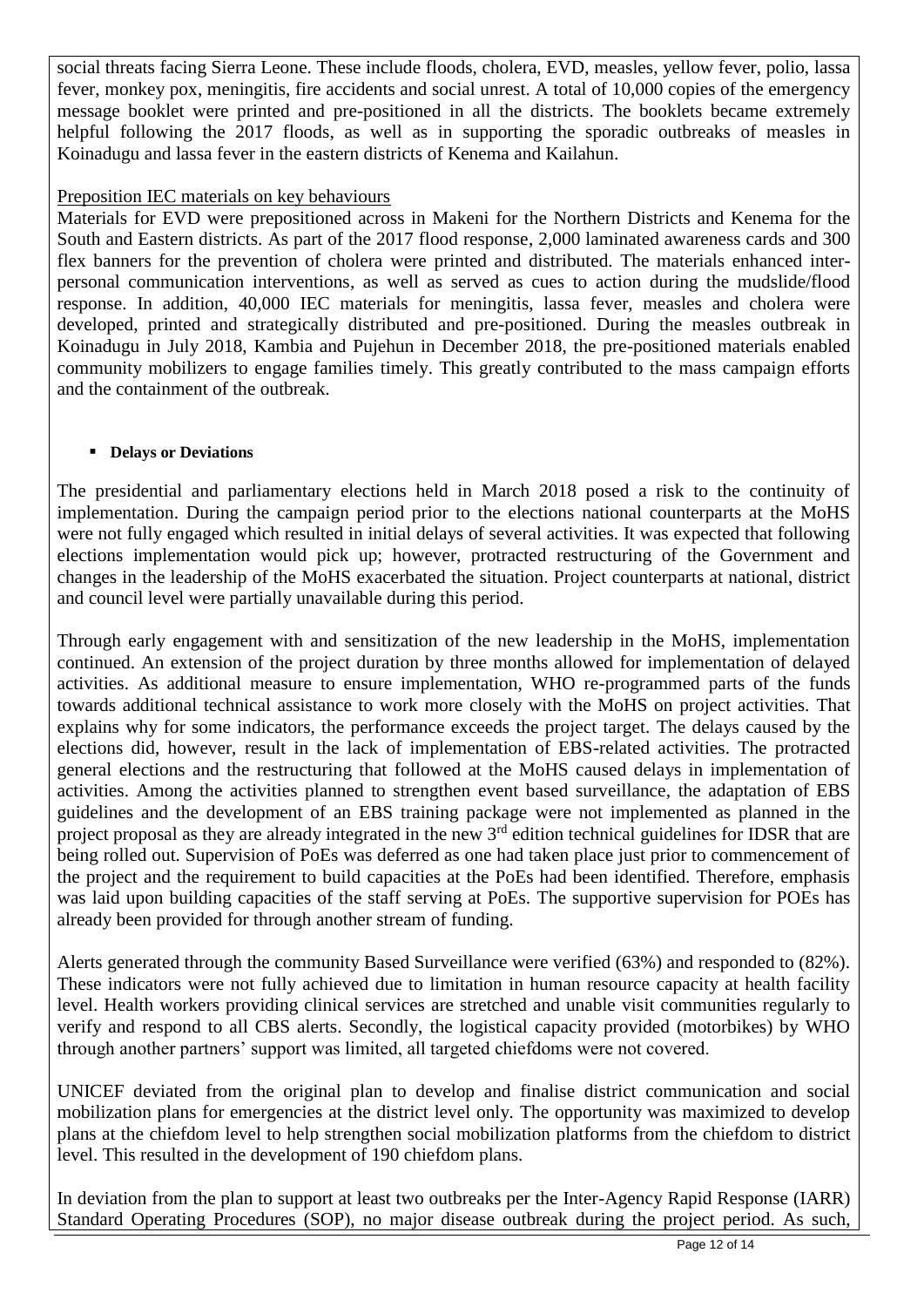during the mudslide and floods in August 2017, communication and social mobilization needs were managed under the Social Mobilization Pillar. Furthermore, while a target was set to conduct intensified social mobilization at the chiefdom level, the mudslide and floods occurred in Freetown, where there are no chiefdoms, only wards. Thus, the intensified social mobilization during the emergency response could only be reported at the ward level.

Lastly, to strengthen mitigation efforts for flooding in Freetown, MPTF funds were utilized to support the Freetown City Council to mobilize and engage all ward councilors and communities to take preventive actions to prevent flooding. Special radio and TV programmes were broadcast to support this end. While not per the original plan, this activity was deemed necessary to mobilize communities to prevent blocking of water ways and proper disposal of refuse such to ensure flooding, as occurred in August 2017, did not recur.

▪ **Gender and Environmental Markers** *(Please provide disaggregated data, if applicable)*

| <b>No. of Beneficiaries</b> |                   | <b>Environmental Markers</b>      |
|-----------------------------|-------------------|-----------------------------------|
| Women                       | 145 UNFPA         | e.g. Medical and Bio Hazard Waste |
| <b>Girls</b>                |                   | e.g. Chemical Pollution           |
| Men                         | <b>1066 UNFPA</b> |                                   |
| <b>Boys</b>                 |                   |                                   |
| <b>Total</b>                |                   |                                   |

### ▪ **Best Practice and Summary Evaluation** *(one paragraph)*

Intersectoral collaboration played a major role in facilitating the development of chiefdom-level emergency communication plans. The exercise brought together 48 district level officials from the 12 districts at a central location for the initial orientation and planning. The four participants drawn from each of the districts comprised of the district social mobilization coordinator of the MoH, Health for All (local NGO) District Coordinator, a Sierra Leone Red Cross District Coordinator and the Community Engagement Officers of WHO. This intersectoral collaborative approach improved accountabilities ensuring that activities were implemented as planned.

Strong technical leadership proved essential in coordinating multiple actors and stakeholders in Sierra Leone towards a common goal in the medium term (e.g. health security). For example, in order to make success out of the journey from the 2018 JEE (external assessment on country capacity to manage large scale health emergencies), to the development of the National Action Plan for Health Security, major inputs by WHO were required. The commitment demonstrated by WHO's technical leadership inspired stakeholders to give their best and share roles. The outcome was Sierra Leone being among the first countries in Africa to complete the NAPHS and the first to have a costed resource mapping plan.

## **Lessons learned**

- There is still a lot of work to be done to build national capacity at all levels. In light of continuous capacity gaps, strong technical leadership is essential to support the Government in achieving their priorities.
- Elections in 2018 impacted project delivery differently and longer than anticipated. The health of women and children as well as strong disease surveillance remain priority of the new administration. However, protracted election and leadership transition period and change in operational/administrative procedures at MoHS has delayed implementation.
- The partner landscape in Sierra Leone is very diverse. Developing and maintaining strong coordination among the three UN agencies but also with other development partners has proven essential to understand entry points, identify gaps and adjust the project when required.